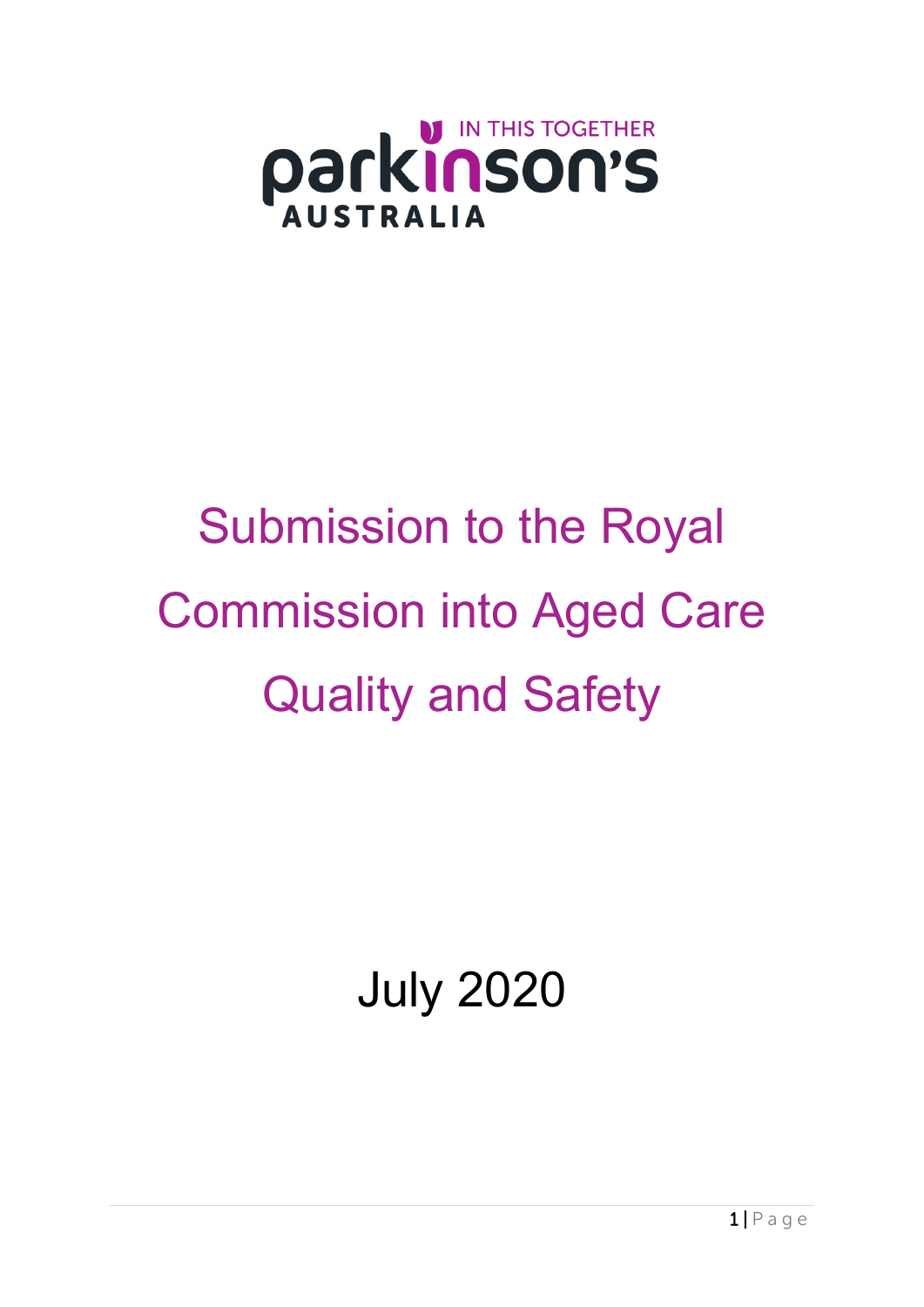# **PACKINSON'S**

#### Our Vision

Promote the best possible quality of life for people with Parkinson's

#### Our Purpose

We advocate for the Parkinson's community on issues of national significance. We work to reduce the impact of Parkinson's by promoting best practice care to ensure that people can maximise their opportunities to live well and maintain their independence.

#### Our contact details

Parkinson's Australia Inc

Unit 4, 25 Manuka Circle Canberra ACT 2603

PO Box 108 Deakin West ACT 2600

□ ceo@parkinsons.org.au ■ 0417-236-998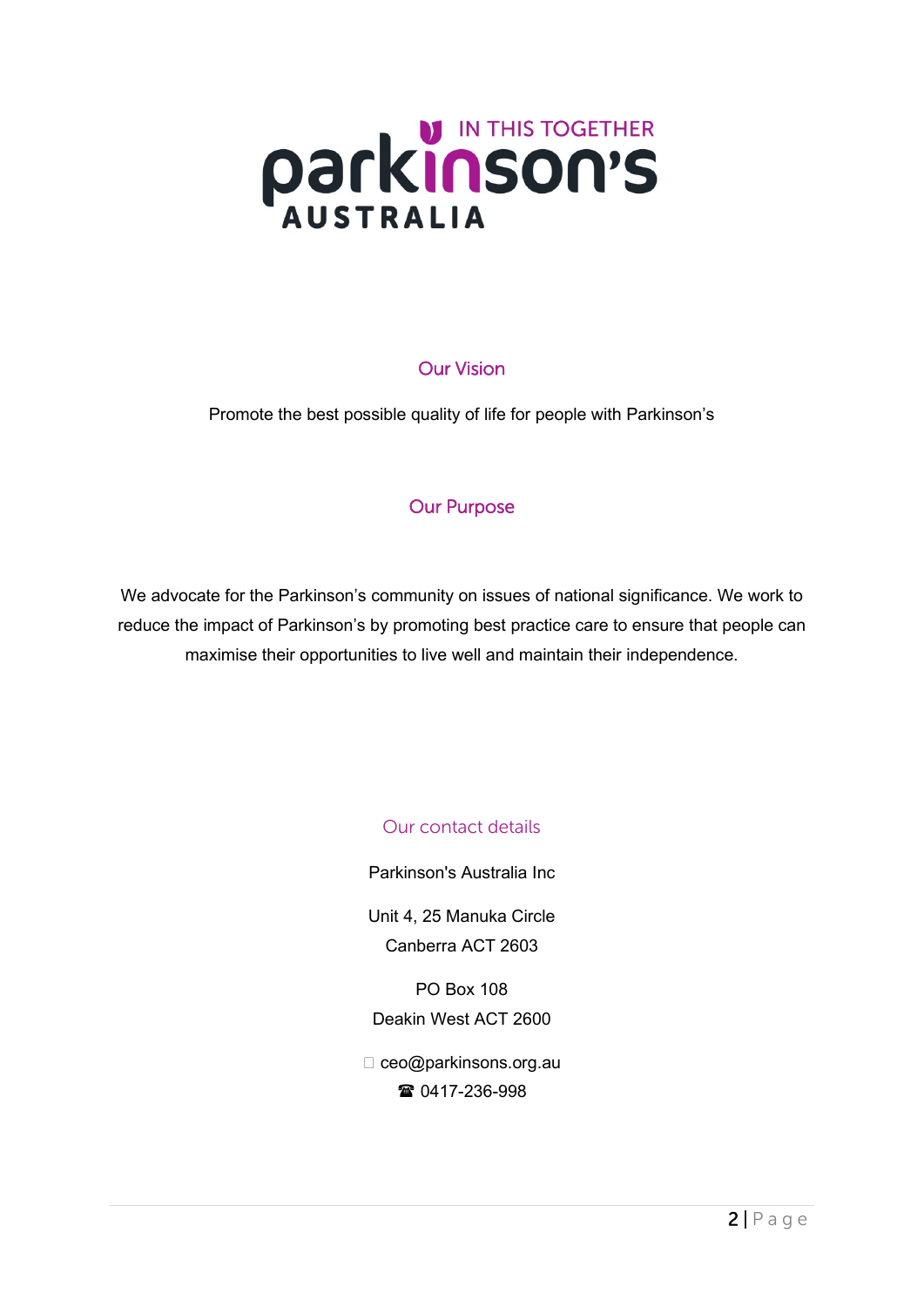#### Table of Contents

| Challenges facing People with Parkinsons in the Aged Care system  8 |  |
|---------------------------------------------------------------------|--|
|                                                                     |  |
|                                                                     |  |
|                                                                     |  |
|                                                                     |  |
|                                                                     |  |
|                                                                     |  |
|                                                                     |  |
|                                                                     |  |
|                                                                     |  |
|                                                                     |  |
|                                                                     |  |
|                                                                     |  |
|                                                                     |  |
|                                                                     |  |

#### <span id="page-2-0"></span>Executive summary

Parkinson's Australia welcomes the opportunity to make a submission to The Royal Commission into Aged Care Quality and Safety. This submission supplements our previous submission lodged in September 2019.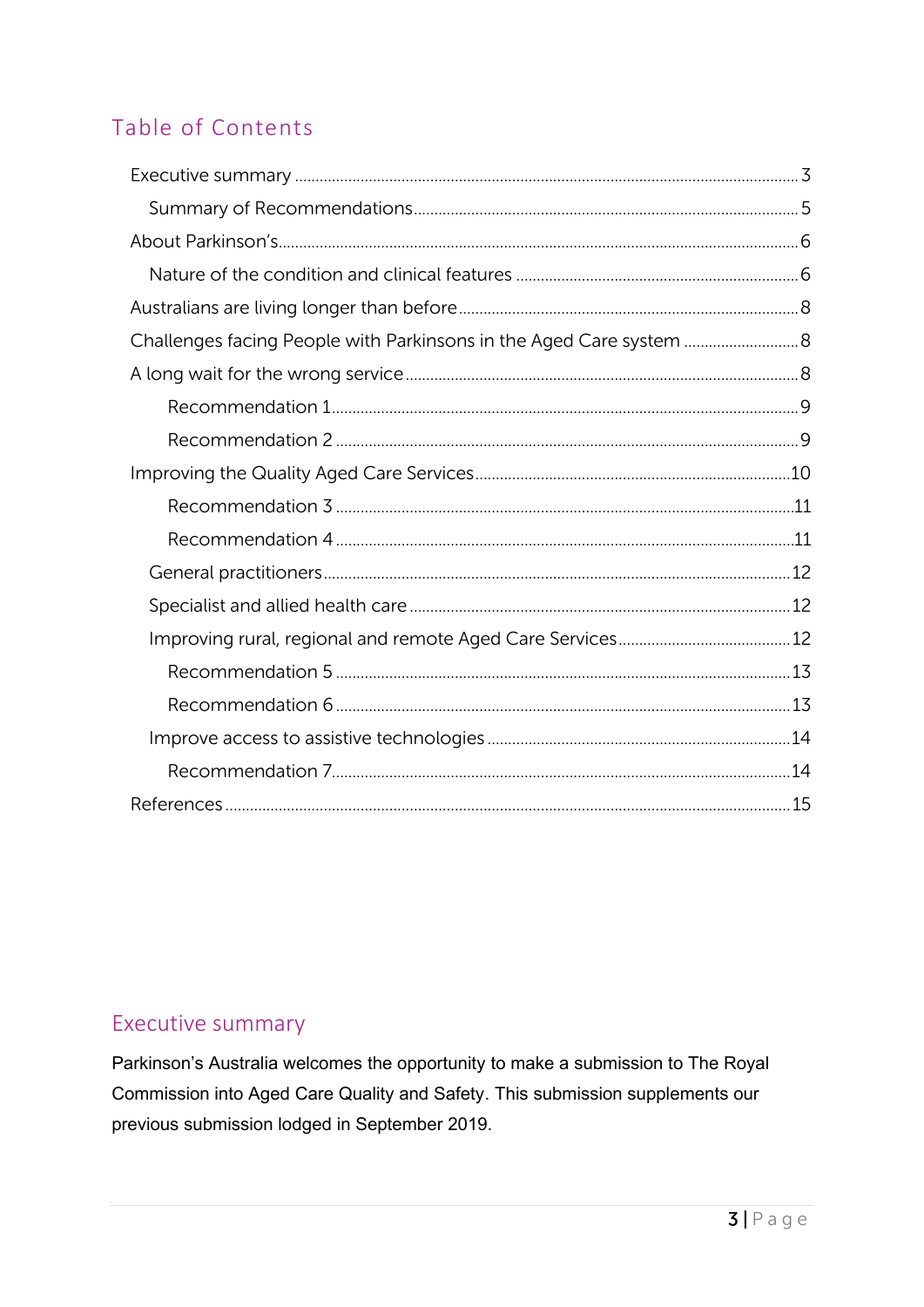Parkinson's<sup>[1](#page-3-0)</sup> is the second most common neurodegenerative disorder in Australia. It is an incurable, progressive and complex neurodegenerative condition caused by the degeneration of neurons controlling the motor function of the brain. People with Parkinson's can experience a range of clinical motor and non-motor symptoms which makes the management, care, and burden of the condition complex, and requires ongoing access to medications and precise timeliness of medicine administration. Parkinson's progresses and affects each individual differently, and, as a result, the person often does not receive correct or personalised Aged Care services in a timely manner.

Parkinson's Australia is aware of several instances where inadequate care provision in Aged Care settings was caused by a lack of understanding of the needs of people with Parkinson's. For example, the Royal Commission proceedings heard a recount of a residential Aged care provider telling a resident with Parkinson's:

#### *"For goodness sake, stop this fidgeting" [2](#page-3-1)*

This example highlights the need for staff of Aged Care Services across Australia to receive Parkinson's-specific education.

Older Australians have the right to high quality and safe care. Parkinson's Australia believes high quality care for older Australians must be consumer directed, needs-based, and delivered in a timely manner to:

- $\circ$  Enable them to live independently in their communities;
- $\circ$  Maintain a quality of life that enables them to undertake the activities they believe add meaning to their lives;
- o Maintain their dignity, identity, culture and values; and
- o Be informed about care choices and their personal and social lives.

There are several challenges for people with Parkinson's in the Aged care setting. Firstly, older Australians living with Parkinson's can't access appropriate Aged Care Services in a timely manner due to extended waiting times. Secondly, there is limited access to multidisciplinary teams of health care experts and appropriately trained Aged care professionals in residential Aged care facilities (RACFs). Thirdly, older Australians

<span id="page-3-0"></span><sup>1</sup> In this submission, the term 'Parkinson's' refers to Parkinson's Disease and Atypical Parkinson's including Multiple System Atrophy, Progressive Supranuclear Palsy, Cortico Basal Degeneration and Lewy Body Dementia or Disease

<span id="page-3-1"></span><sup>&</sup>lt;sup>2</sup> Royal Commission Proceedings into The Matter of Royal Commission into Aged Care Quality and Safety, Melbourne, Tuesday, 15 October 2019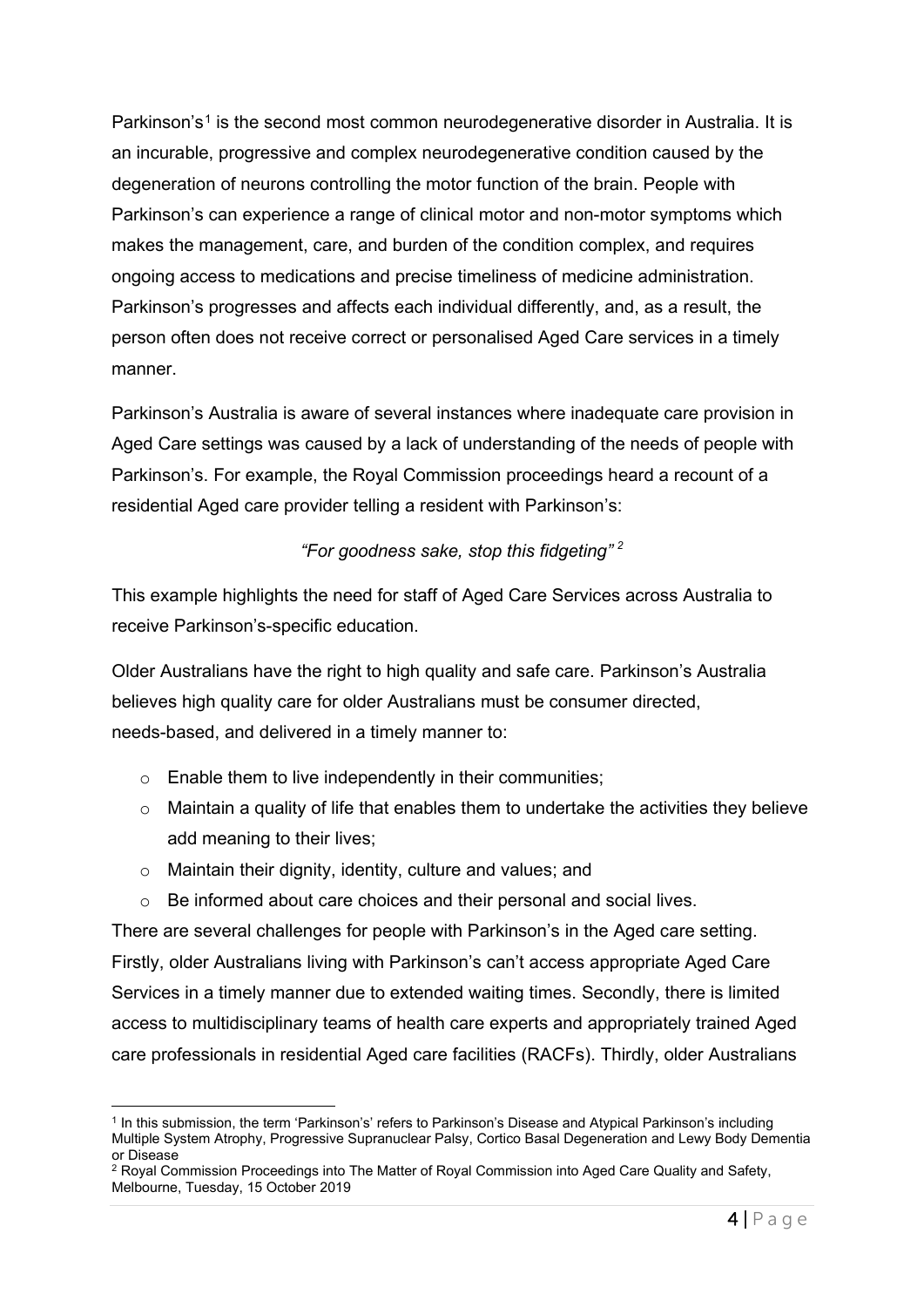with Parkinson's living in rural or remote Australia are unable to access much needed consumer directed, needs-based and integrated healthcare services.

Parkinson's Australia believes these challenges facing older Australians living with Parkinson's can be overcome by decreasing waiting times for home care packages (HCPs); implementing reliable, streamlined assessments with skilled assessors who are independent from care providers; implementing innovative models in delivering care and support to older Australian living in RACFs and rural areas, providing support for assistive technology; and training Aged care professionals to respond to the needs of consumers. Older Australians living with Parkinson's need to be able to access appropriate care and support customized to their needs and complexities in a timely manner. This will support older Australian's – their independence, quality of life, dignity, culture and values – throughout their lives.

#### <span id="page-4-0"></span>Summary of Recommendations

- $\triangleright$  The number of HCPs must be increased to meet demand. Full support should be available within 60 days of the assessment date. The cap on HCPs should be removed.
- $\triangleright$  The Government should implement streamlined and reliable assessment processes with skilled, specialised and independent care provider assessors, to ensure proper assessment and allocation of appropriate care based on each individual's need. Assessment should be able to be completed by a team which includes GPs, specialists or Parkinson's Nurses who are familiar with the individual's needs.
- $\triangleright$  The Government should implement staffing ratios for registered nurse, enrolled nurse, nursing assistant and general or vocational carers and ensure this ratio is met.
- $\triangleright$  The Government should provide support for upskilling and training of the Aged care workforce at a national scale to improve quality.
- $\triangleright$  The Government should implement innovative models that support multidisciplinary care to enhance the management and wellbeing of people living with Parkinson's.
- $\triangleright$  The Government should provide support to increase access to GPs, specialists and allied health practitioners in RACFs as older Australians have the right to have control over and make choices about their care. Innovative and appropriate ways of implementing Telehealth in Aged Care Settings, should be explored and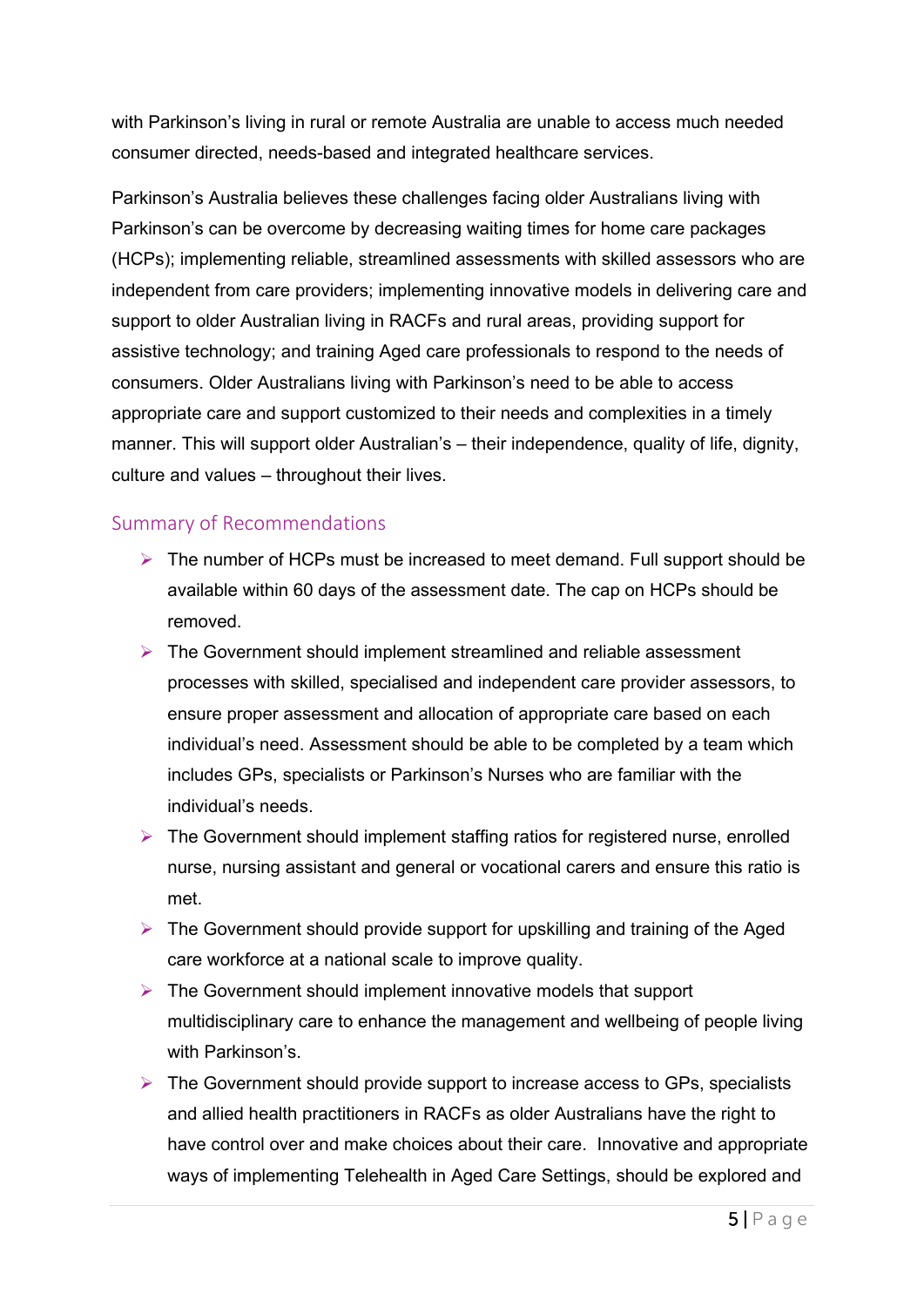implemented in RACFs to overcome the time and distance limitations that prevent healthcare provider visits to RACFs and people in regional, rural and remote areas.

Innovative assistive technology that improves the wellbeing of people with Parkinson's should be supported through the Medicare Benefits Schedule, the Pharmaceutical Benefits Schedule or a payment through the RACF.

#### <span id="page-5-0"></span>About Parkinson's

Parkinson's is a complex neurodegenerative condition that has no known cure. It is the second most common degenerative neurological disorder in Australia after Alzheimer's, with one in 340 people living with Parkinson's in Australia (Deloitte Access Economics, 2015). Moreover, the prevalence of Parkinson's is greater than some cancers including breast, prostate, ovarian, and liver cancers. The economic burden of the condition is equally great with an annual cost of \$1b (2015) nationwide (Deloitte Access Economics, 2015). This equates to an individual's annual cost of living with Parkinson's of approximately \$32,300, which can be as high as \$63,600 depending on the stage of the condition (Bohingamu Mudiyanselage et al., 2017).

Research into modifiable risk factors and causes of Parkinson's is continuing, but age is the main factor (Hirsch et al., 2016). The Australian population is living longer and the average life expectancy has increased during the last 50 years (Australian Institute of Health and Welfare., 2019). This means that the prevalence and burden associated with Parkinson's is projected to increase in the future.

Hence, while finding a cure for Parkinson's is important, caring and supporting Australians currently living with the condition is vital.

#### <span id="page-5-1"></span>Nature of the condition and clinical features

Parkinson's is a complex neurodegenerative disorder with symptomatic treatments and no cure. Parkinson's is caused by the degeneration of dopamine secreting neurons in the brain. This process results in a range of clinical features divided into motor and nonmotor symptoms. The motor symptoms include bradykinesia, muscular rigidity, rest tremor and postural and gait impairment.

The control of motor symptoms in patients requires slow and careful titration of drugs, together with satisfactory adherence to daily medication regimen. Currently, the most effective treatment of Parkinson's is administration of dopamine through oral medications such as levodopa, dopamine agonists and MAO-B inhibitors. However, the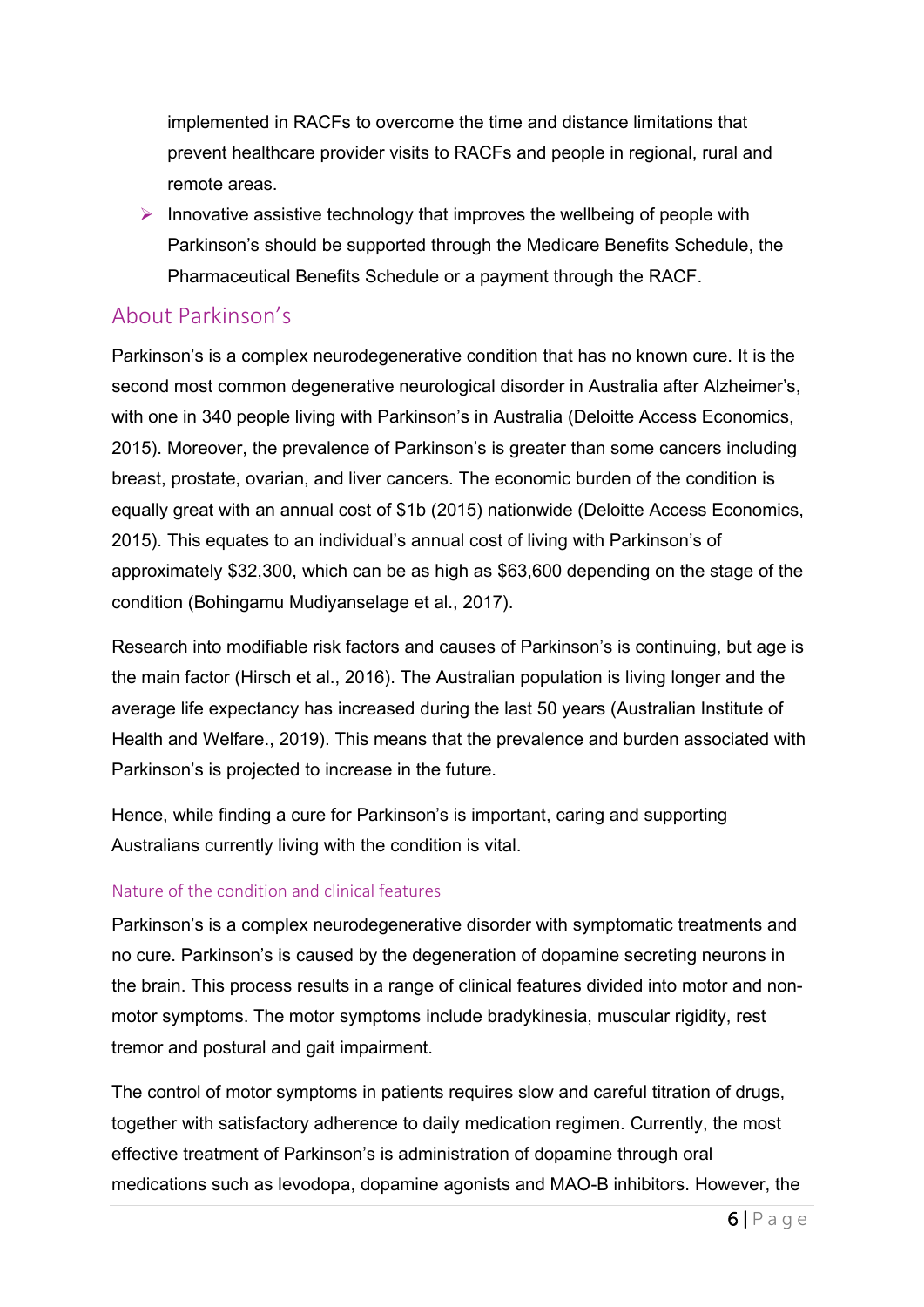greatest challenge entails medication non-adherence amongst Parkinson's patients. Only 24.4% of the entire Parkinson's population adheres to their medications. Nonadherence worsens symptoms, life quality, health outcomes and heightens healthcare costs (Straka et.al, 2019; Tinelli, Kanavos & Grimaccia, 2016). Medication non-adherence is often a function of the mistiming of medication, which can result in "OFF" periods that makes activities more difficult. This can contribute to the progression of the condition as well as a reduction of quality of life, health outcomes and an individual's independency.

Parkinson's also presents with a range of non-motor symptoms that are not responsive to current dopamine treatment, making the management of the condition intricate. These non-motor symptoms can include depression, sleep disorders, constipation, pain, fatigue, olfactory dysfunction, cognitive impairment, and autonomic dysfunction which can result in unexpected falls and injuries. Further, there is a lack of awareness regarding the non-motor symptoms of Parkinson's; they often go underappreciated and unrecognised.

Parkinson's is often confused with Dementia in Aged Care settings as they have similar clinical presentations. This is concerning as the needs, treatment, care and management of each condition varies considerably. Firstly, Parkinson's and Dementia differ in their pathology. Parkinson's is caused by decreased dopamine secreting neurons while Alzheimer's (the most common type of Dementia) originates in the hippocampus. Secondly, there are important distinctions in the symptoms of the two conditions. Dementia primarily presents with cognitive, memory and behavioural symptoms (Ellison, 2017), while Parkinson's primary symptoms are motor related. As a result, the use of exercise in the management of the conditions is also different.

However, cognitive, memory and behavioural symptoms start to present as the Parkinson's progresses, increasing its similarity to Dementia. The clinical similarities can result in misdiagnoses, the dissemination of misinformation, and profound impacts upon people with Parkinson's.

In summary, it is vital that people caring for people with Parkinson's understand the importance of a treatment regime specific to this condition. Aged Care professionals need appropriate training, particularly on medication management and exercise in Parkinson's to provide need-based, consumer directed and quality care and support.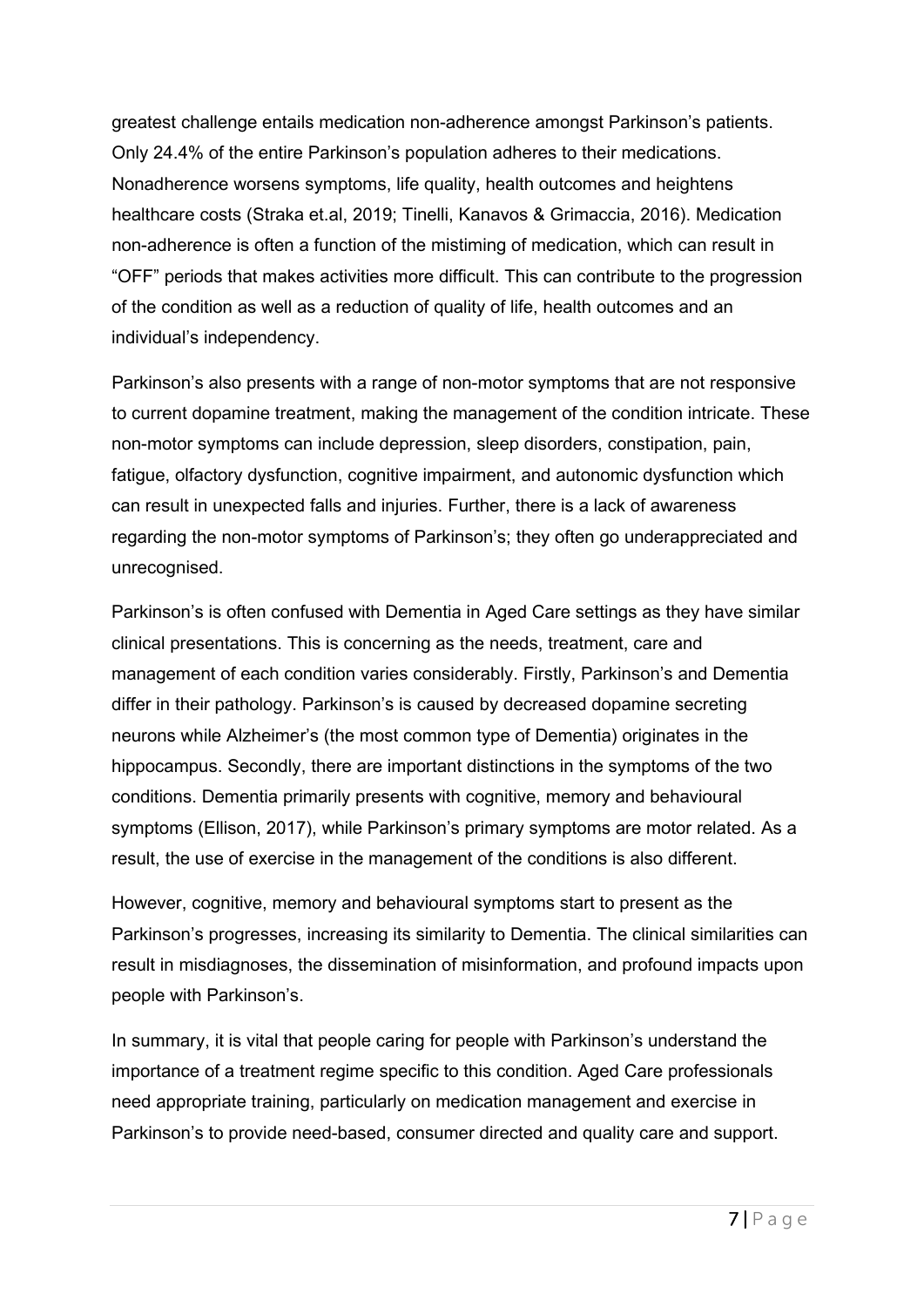#### <span id="page-7-0"></span>Australians are living longer than before

The proportion of people over 65 in Australia is expected to increase from 15% to 23% by 2066 (Productivity Commission, 2020), which will only put more strain on our Aged Care services. This is concerning as Parkinson's is a leading condition in older cohorts, and research in the last 30 years has already documented an increase in the prevalence, burden and cost of Parkinson's (Savica et al., 2016). As Parkinson's is closely associated with ageing, we can only expect the prevalence of the disease to increase even further (Wanneveich et al., 2018). Moreover, as the severity of Parkinson's symptoms progress with age, the Aged Care sector is five times more likely to interact with consumers with Parkinson's compared with the general population (Deloitte Access Economics, 2015). Therefore, it is vital to pay special attention to the quality of care provided to older Australian's so we can overcome future challenges associated with the shift in demographics and an increased prevalence of Parkinson's.

#### <span id="page-7-1"></span>Challenges facing People with Parkinsons in the Aged Care system

Unfortunately, older Australians with Parkinson's are often unable to access the care they require. Parkinson's Australia is aware of several challenges affecting the quality of Aged care in Australia. These challenges include:

- $\triangleright$  Long waiting times for Aged Care services;
- $\triangleright$  Complicated assessment processes conducted by people who do not understand the condition resulting in Home Care Packages that don't meet individual's needs;
- $\triangleright$  Insufficient access to primary health care providers in RACFs;
- $\triangleright$  Insufficient access to specialist and allied health care in RACFs;
- $\triangleright$  Shortages of skilled, specialised carers in both home care and residential care facilities;
- $\triangleright$  Scarcity of skilled, specialised and health care providers in rural or regional areas.

#### <span id="page-7-2"></span>A long wait for the wrong service

The challenges of accessing Aged Care services is an ongoing issue. The interim report from the Royal commission into Aged Care Quality and Safety highlighted the need to make accessing Aged Care services easier, particularly the My Aged Care portal. However, accessing the system is only one part of the problem. Once assessed, the Government needs to provide ongoing support at a level that is needed. Greater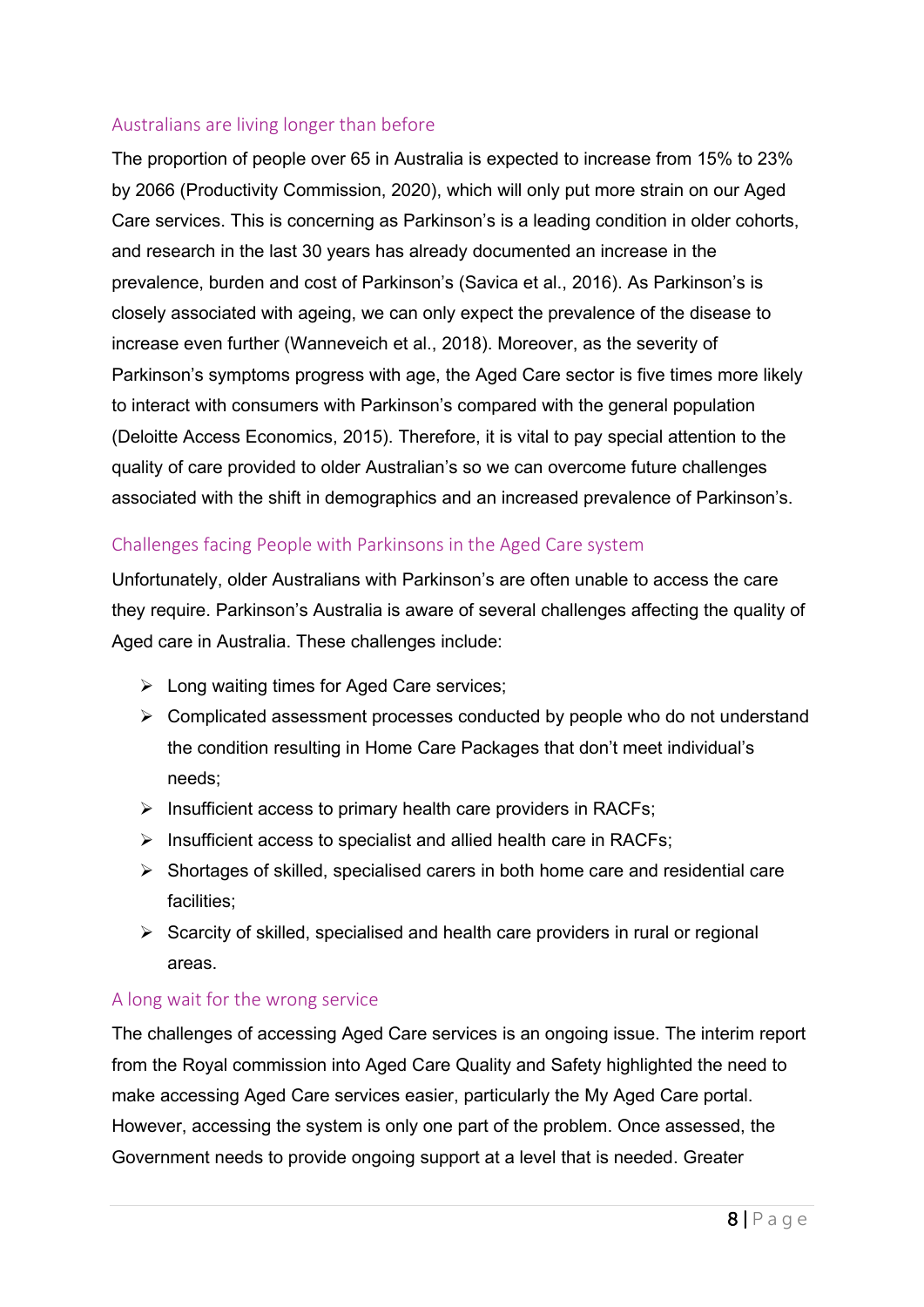investment is necessary to reduce waitlist times and improve assessment procedures that will allow older Australians to remain in their own homes if they wish.

The Department of Health My Aged Care website states that someone needing a Level 1 HCP can expect to wait between 3 and 6 months, while for levels 2, 3 & 4 they wait more than 12 months (My Aged Care, 2020). Only 46.7% of older Australians requiring residential Aged Care were accepted within 3 months after an Aged Care Assessment Team (ACAT) assessment (Productivity Commission, 2020).

In a recent poll conducted by Parkinson's Australia with the Parkinson's community, more than half of the participants indicated that their current HCP is inappropriate for their needs. This reflects issues with incorrect assessments and a lack of appropriate HCP packages. The long period between receiving an assessment, receiving HCPs, or entering Residential Aged Care can contribute to incorrect supports being provided, as the condition may have changed since the time of assessment. The offering of home care packages at a level less than the assessment indicates is necessary guarantees incorrect support.

Assessments for support should be conducted by people who have a good understanding of the Aged Care system and Parkinson's. The current processes should be changed so that the initial assessment can be done by a team of people who understand the needs of the person. This team should include GPs, specialists and Parkinson's Nurses who are familiar with the person.

These people should be independent of the providers as there are obvious conflicts of interest between the providers need to turn a profit and the allocation of packages.

#### *Recommendation 1*

<span id="page-8-0"></span>The number of HCPs must be increased to meet demand. Full support should be available within 60 days of the assessment date. The cap on HCPs should be removed.

#### *Recommendation 2*

<span id="page-8-1"></span>The Government should implement streamlined and reliable assessment processes with skilled, specialised and independent care provider assessors, to ensure proper assessment and allocation of appropriate care based on each individual's need. Assessment should be able to be completed by a team which includes GPs, specialists or Parkinson's Nurses who are familiar with the individual's needs.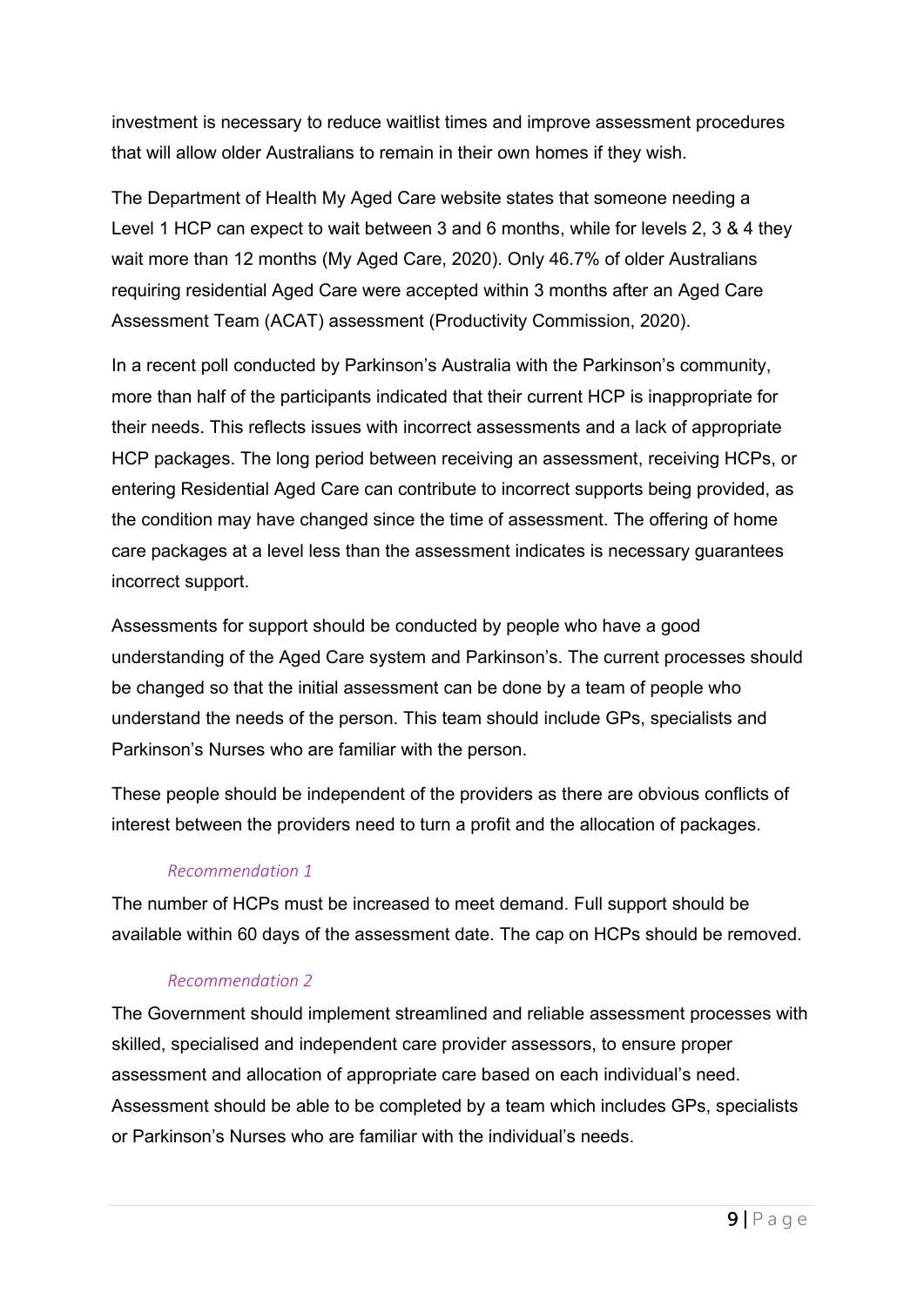#### <span id="page-9-0"></span>Improving the Quality Aged Care Services

The quality of care and services provided is directly linked to the availability of appropriately educated and specialised staff. RACFs with higher ratios of appropriately trained nursing staff provides better quality care (Schnelle et al., 2004). The most fundamental issues with current Aged Care quality are closely associated with inadequate staffing, training and low incentives.<sup>[3](#page-9-1)</sup> Staffing shortages are further exacerbated by low wages and low paid staff working long hours at multiple facilities. The COVID-19 outbreak has only exacerbated staffing shortages, low wages, and lengthy work hours in multiple RACFs in Victoria.[4](#page-9-2)

Furthermore, staff shortages have been highlighted in several recounts in Royal Commission hearings from both consumers, staffs and experts. In the investigation of an unfortunate accident involving a resident, the Coroner concluded:

*" …the incident [has] highlighted a concerning norm in Aged Care. Staffing to patient ratios [is] administered at minimalistic levels which places the delivery of appropriate care at risk" [5](#page-9-3)*

There is evidently a need to increase appropriately trained staffing levels at RACFs and implement standards for minimum staffing ratios of registered nurses, enrolled nurses and general or vocational carers.

The Aged Care workforce needs to be educated in the needs of the various populations they look after. People with Parkinson's have unique and complex care needs, such as the medication timing requirements discussed earlier. Timing of medication can have profound effect on health outcomes and life quality of people with Parkinson's.

In a poll conducted by Parkinson's Australia, 82% of participants stated that care providers and nurses fail to understand their needs. Medical adherence is greatly associated with health outcomes, with low medical adherence resulting in a worsening of motor and cognitive symptoms and decreased quality of life (Straka et al., 2019). However, only 24.4% of people with Parkinson's adhered to their prescribed medical

<span id="page-9-1"></span> $3$  Royal Commission Proceedings into The Matter of Royal Commission into Aged Care Quality and Safety, Adelaide. Fridav 21. February 2020. Professor Harrington p7845.

<span id="page-9-2"></span>Adelaide, Friday 21, February 2020, Professor Harrington p7845. 4 Grattan, Michelle. "View from The Hill: Aged Care Crisis Reflects Poor Preparation and a Broken System." The Conversation. Accessed July 29, 2020. [http://theconversation.com/view-from-the-hill-aged-care-crisis-reflects](http://theconversation.com/view-from-the-hill-aged-care-crisis-reflects-poor-preparation-and-a-broken-system-143556)[poor-preparation-and-a-broken-system-143556.](http://theconversation.com/view-from-the-hill-aged-care-crisis-reflects-poor-preparation-and-a-broken-system-143556)

<span id="page-9-3"></span> $5$  Royal Commission Proceedings into The Matter of Royal Commission into Aged Care Quality and Safety, Adelaide, Friday 21, February 2020, p7867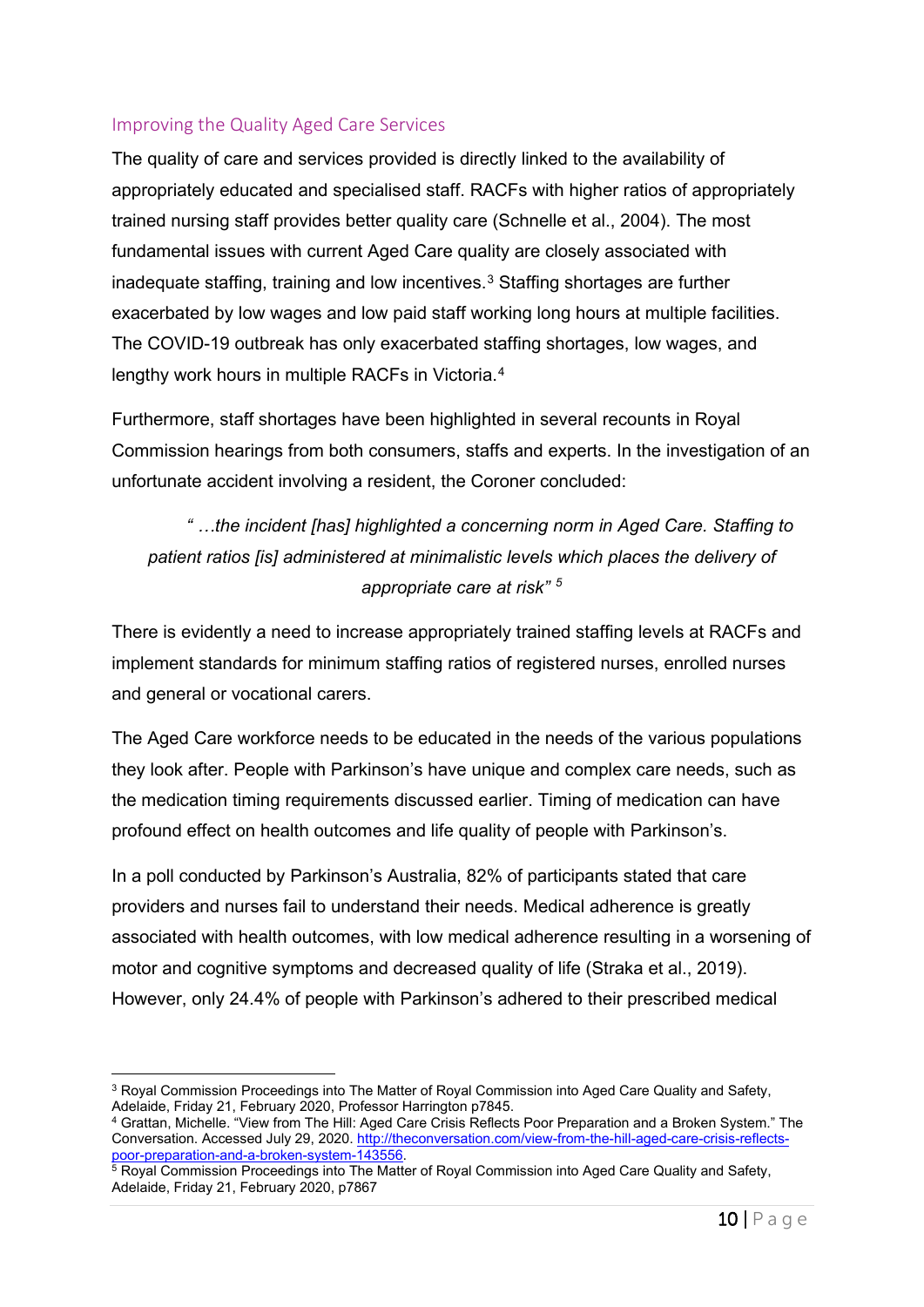regime (Straka et al., 2019). Therefore, there is urgent need to focus on education of staff at all levels of Aged Care Services, including RACFs.

*Case study 1. My dad doesn't have a tremor, carers, nurses, and personal care assistants are grossly undereducated about both the motor and non-motor symptoms of all Parkinson's residents. They ASSUME they all have Alzheimer s or vascular dementia, know absolutely nothing about Lewy Body disease or Lewy body dementia associated with this disease… Ensuring meds are given at the correct times EVERY TIME to avoid variations of unnecessary " off " times…*

Thus, in addition to ensuring adequate staffing levels, it is essential that people providing care at all levels of Aged Care Services have sound knowledge about Parkinson's and the differences between it and other neurodegenerative conditions to provide the best possible care.

#### *Recommendation 3*

<span id="page-10-0"></span>The Government should implement staffing ratios for registered nurse, enrolled nurse, nursing assistant and general or vocational carers and ensure this ratio is met.

#### *Recommendation 4*

<span id="page-10-1"></span>The Government should provide support for upskilling and training of the Aged care workforce at a national scale to improve quality.

#### Improving access to health care through innovative models

Federal Government policy settings concerning Aged care have effectively ensured that RACF's are a place of residence with a high level of need for health care. As of 2014 more than 8,000 people with Parkinson's were living in RACFs, which is projected to increase to 15,100 by 2034 (Deloitte Access Economics, 2015). Given the projected increase and complex care and management needs associated with Parkinson's, access to primary, specialist and allied health services are important to maintain quality of life, improve health outcomes and independence of residents with Parkinson's.

Increased access to multidisciplinary care enhances the management and wellbeing of people living with Parkinson's (Eggers et al., 2018, Scherbaum et al., 2020). However, people with Parkinson's living in RACFs are often unable to access the specialists, speech therapists, physiotherapists, exercise physiologists, nutritionists and palliative care providers that make up the multidisciplinary team.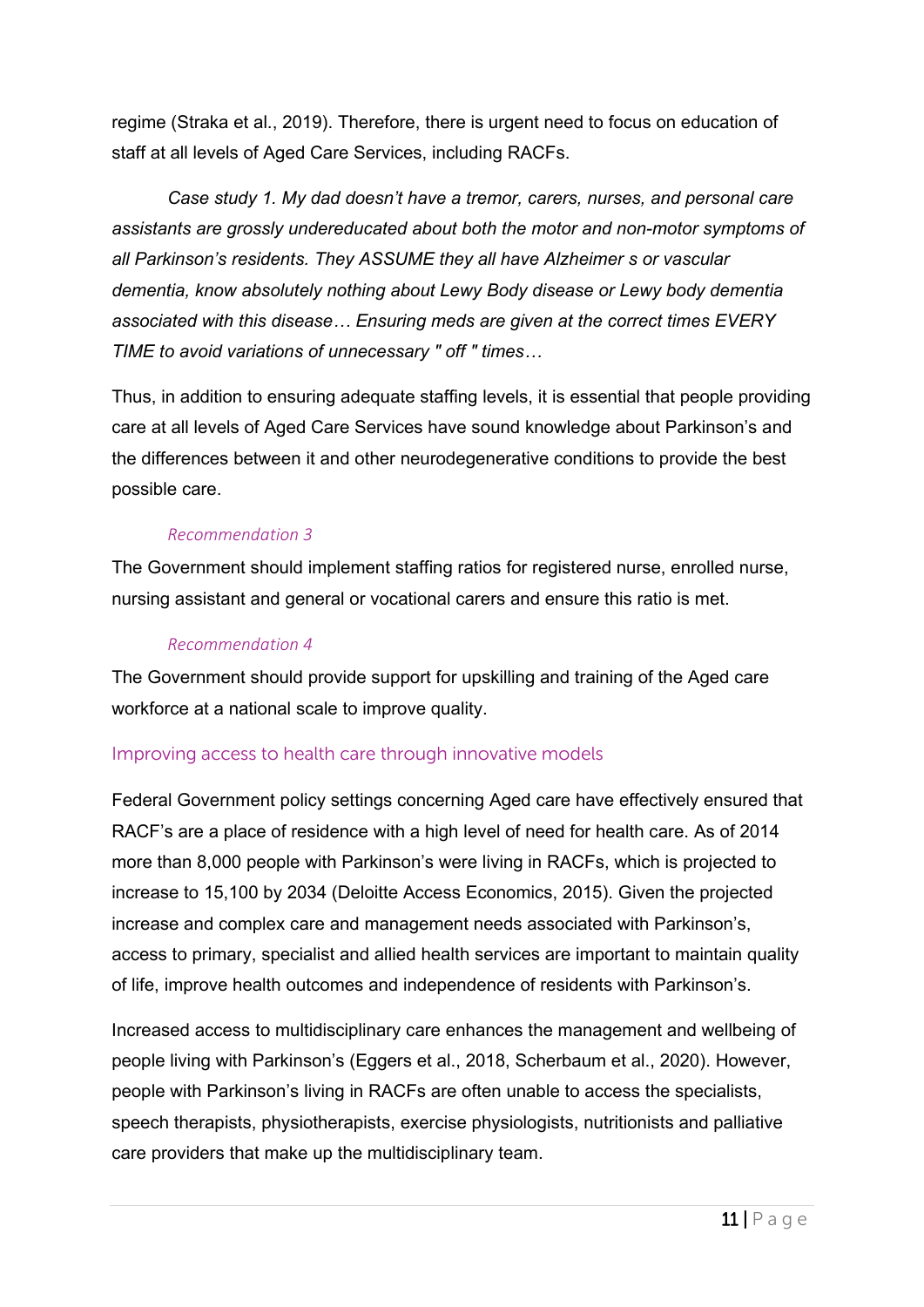#### <span id="page-11-0"></span>General practitioners

General practitioners are usually the first point of contact in the health system, and most people have their own general practitioner who is familiar with their medical history. Being able to access your regular general practitioner when necessary is key part of a person's multidisciplinary team. Unfortunately, access to primary health care is decreasing as general practitioner visits to RACFs are restrained due to travel and financial factors (Australian Medical Association, 2019). The result is Australians in RACFs are not able to access their choice of primary health care provider when needed[6](#page-11-3).

#### <span id="page-11-1"></span>Specialist and allied health care

People living with Parkinson's need continued access to their specialist, ensuring that appropriate medication/therapy regimes are adjusted and adhered to as the condition changes. For the majority of people living with Parkinson's, care is best overseen by a neurologist and preferably a Movement Disorders Neurologist who specialises in conditions such as Parkinson's, or a gerontologist who has substantial experience in managing movement disorders. In most cases this requires a patient to travel to the specialist as it is unusual for most specialists to visit patients in the residential setting.

Speech therapists, physiotherapists, exercise physiologists, nutritionists and palliative care providers provide vital support for a person living with Parkinson's and help them maintain the highest level of independence possible.

#### <span id="page-11-2"></span>Improving rural, regional and remote Aged Care Services

Many older Australian's live in rural and remote areas of Australia and their access to quality health and aged care services is limited by this rurality. There are fewer RACFs available in remote and very remote areas, with 75% of facilities having fewer than 20 places (Australian Institute of Health and Welfare, 2018).

Older people living in rural or remote areas rely on home-based Aged Care Services. However, current HCP funding for the providers does not reflect the additional costs associated with providing services to rural areas. This funding limits care providers and the model needs to be changed to ensure the correct incentives are provided for HCP providers to service regional, rural and remote Australians.

<span id="page-11-3"></span><sup>&</sup>lt;sup>6</sup> Charter of Aged Care Rights 2019, Aged Care Quality and Safety Commission, Australian Department of Health, Australian Government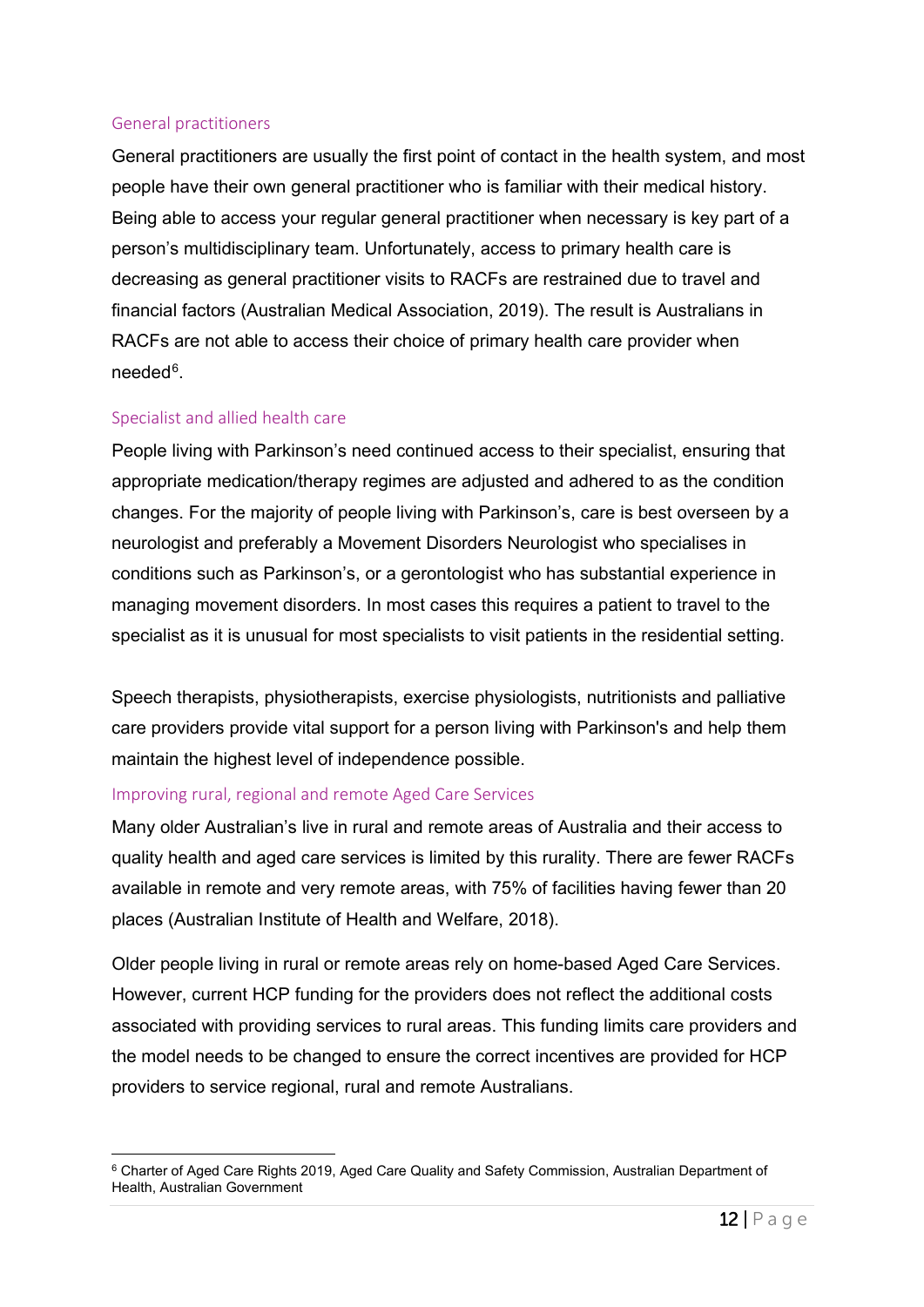Additionally, people living in remote areas have difficulties accessing needs-based, consumer directed Aged Care services such as general practitioners, specialist and other allied health care, which makes treatment and management of chronic conditions such as Parkinson's challenging. The implementation of innovative models of care would be beneficial to these populations who have remained at home. One such example could be the integration of Telehealth services combined with pop-up shop style drop-in centres into traditional models of health services.

All of the above issues can be overcome by implementing innovative health service delivery approaches in RACFs. One such approach is Telehealth consultations and follow-ups with GPs, specialists, nurse practitioners, physiotherapist and other allied health professionals. These approaches have been proven to improve the efficacy of health care in chronic disease (Hersh et al., 2001). Usage of Telehealth during the COVID-19 pandemic has been largely appreciated. In a recent survey conducted by the Consumer Health Forum of Australia, 82% of participants reported the Telehealth service to be excellent, and 68% considered the service as good or better than face-toface consultations (Consumer Health Forum of Australia, 2020). The recent poll conducted by Parkinson's Australia with the Parkinson's saw 86% of participants state they wished to continue the usage of Telehealth after COVID-19.

All these healthcare practitioners are important members of the team that cares for a person with Parkinson's. Improving access will improve outcomes and wellbeing.

#### *Recommendation 5*

<span id="page-12-0"></span>The Government should implement innovative models that support multidisciplinary care to enhance the management and wellbeing of people living with Parkinson's.

#### *Recommendation 6*

<span id="page-12-1"></span>Access to GPs, specialists and allied health practitioners of choice should be increased in RACFs as older Australians have the right to have control over and make choices about their care. Innovative and appropriate ways of implementing Telehealth in Aged Care Settings, should be explored and implemented in RACFs to overcome the time and distance limitations that prevent healthcare provider visits to RACFs and people in regional, rural and remote areas.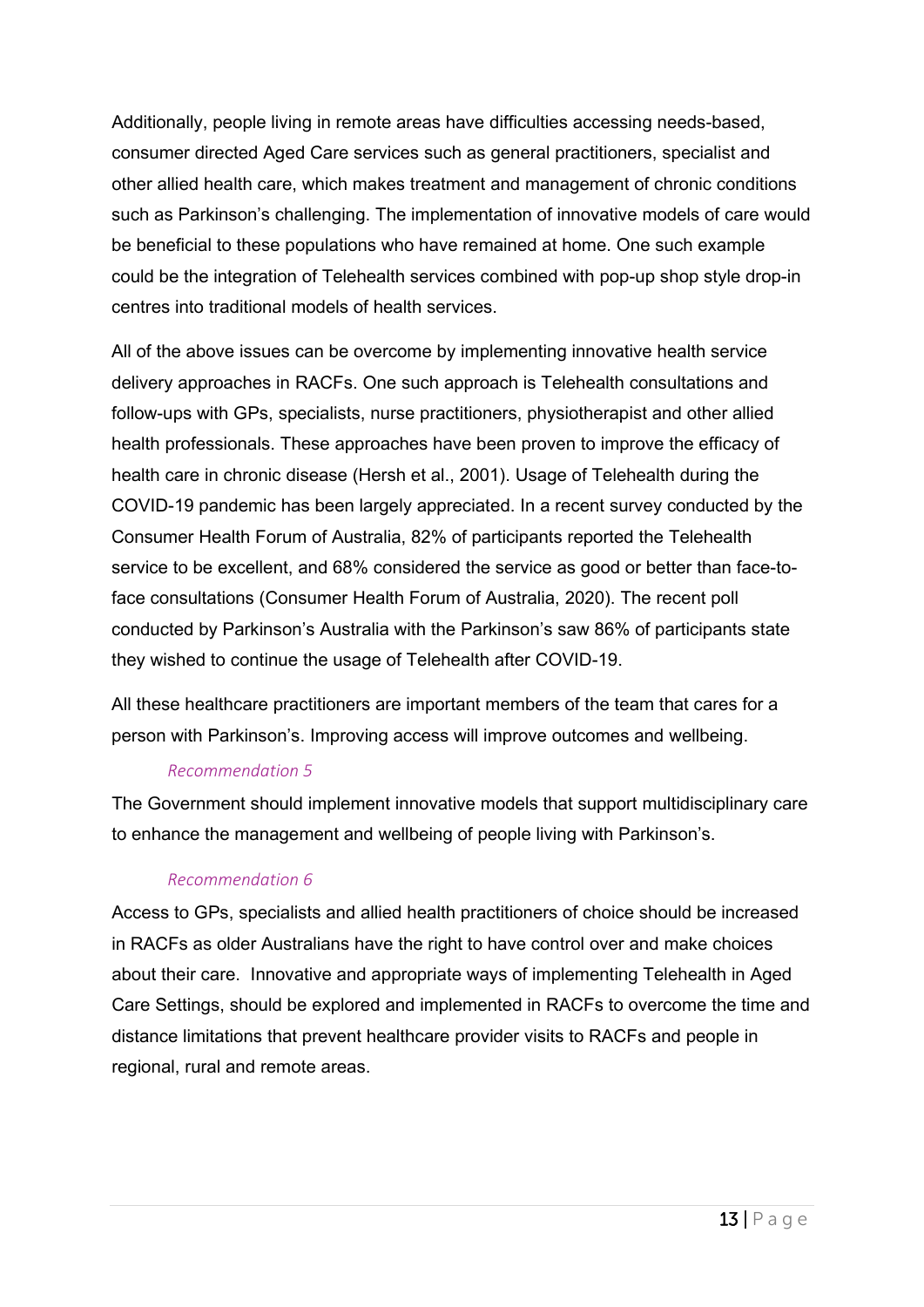#### <span id="page-13-0"></span>Improve access to assistive technologies

There are many assistive technologies available to improve the wellbeing and independence of people with Parkinson's. Supporting the use of assistive monitoring technologies, such as wearable devices that continuously measure gait, tremor, postural instability, falls, freezing, medication timing and sleep in a home or residential care setting could be a pathway towards personalising and increasing accessibility of medical treatments and care (Morgan et al., 2020). There are also many apps, wearable devices and tools that can help a person with Parkinson's maintain a greater level of independence either at home or in a RACF. Examples include stabilising tools, devices to overcome gait issues/freezing of gait, and monitoring systems.

Wearable smart devices can facilitate long-term medication management, symptoms assessment, education, training and symptoms progression thus improving quality of care and life (Channa et al., 2020).

Support for these innovative assistive technologies would allow a person affected by Parkinson's to:

- o Decrease the workload of Aged care workforce.
- o Increase their quality of care, management and remote monitoring of Parkinson's outcomes.
- o Reduce the burden of their condition related to poor management and care, such as non-adherence to medication and progression of clinical symptoms.
- o Increase their quality of life and independency older Australians through provision of consumer directed and needs-based care in both home-based and RACFs settings.

#### *Recommendation 7*

<span id="page-13-1"></span>Innovative assistive technology that improves the wellbeing of people with Parkinson's should be supported through the Medicare Benefits Schedule, the Pharmaceutical Benefits Schedule or a payment through the RACF.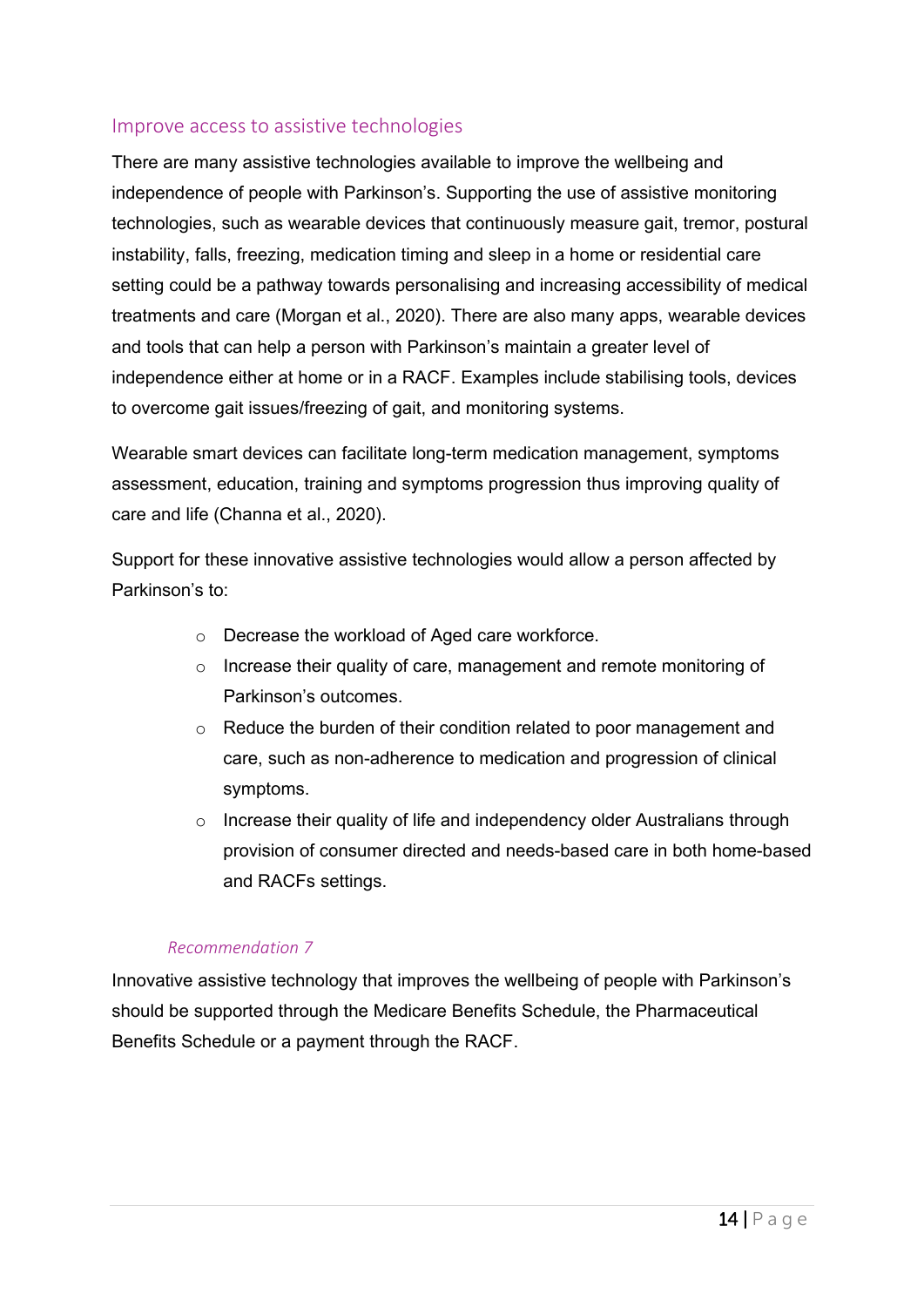#### <span id="page-14-0"></span>References

Australian Institute of Health and Welfare. 2018. Older Australia at a glance

- [Online]. Available: [https://www.aihw.gov.au/reports/older-people/older-australia](https://www.aihw.gov.au/reports/older-people/older-australia-at-a-glance)[at-a-glance](https://www.aihw.gov.au/reports/older-people/older-australia-at-a-glance) [Accessed 09 July 2020].
- Australian Institute of Health and Welfare. 2019. Deaths in Australia. .
- Australian Medical Association 2019. AMA Submission to the Royal Commission into Aged Care Quality and Safety.
- Bohingamu Mudiyanselage, S., Watts, J. J., Abimanyi-Ochom, J., Lane, L., Murphy, A. T., Morris, M. E. & Iansek, R. 2017. Cost of Living with Parkinson's Disease over 12 Months in Australia: A Prospective Cohort Study. Parkinsons Dis, 2017, 5932675.
- Channa, A., Popescu, N. & Ciobanu, V. 2020. Wearable Solutions for Patients with Parkinson's Disease and Neurocognitive Disorder: A Systematic Review. . Sensors (Basel). 20, 2713
- Consumer Health Forum of Australia. 2020. What Australia's Health Panel said about Telehealth - March/April 2020 [Online]. Consumer Health Forum of Australia.. Available:<https://chf.org.au/ahptelehealth> [Accessed 16 July 2020].
- Deloitte Access Economics 2015. Living with Parkinsons's Disease: An updated economic analysis. .
- Eggers, C., Dano, R., Schill, J., Fink, G. R., Hellmich, M., Timmermann, L. & Group, C. P. N. S. 2018. Patient-centered integrated healthcare improves quality of life in Parkinson's disease patients: a randomized controlled trial. J Neurol, 265, 764-773.
- Ellison, J. M. 2017. Alzheimer's and Parkinson's Disease: Similarities and Differences [Online]. Available: [https://www.brightfocus.org/alzheimers](https://www.brightfocus.org/alzheimers-disease/article/alzheimers-and-parkinsons-disease-similarities-and-differences)[disease/article/alzheimers-and-parkinsons-disease-similarities-and](https://www.brightfocus.org/alzheimers-disease/article/alzheimers-and-parkinsons-disease-similarities-and-differences)[differences](https://www.brightfocus.org/alzheimers-disease/article/alzheimers-and-parkinsons-disease-similarities-and-differences) [Accessed 16 July 2020].
- Hersh, W. R., Helfand, M., Wallace, J., Kraemer, D., Patterson, P., Shapiro, S. & Greenlick, M. 2001. Clinical outcomes resulting from telemedicine interventions: a systematic review. BMC Med Inform Decis Mak, 1, 5.
- Hirsch, L., Jette, N., Frolkis, A., Steeves, T. & Pringsheim, T. 2016. The Incidence of Parkinson's Disease: A Systematic Review and Meta-Analysis. Neuroepidemiology, 46, 292-300.
- Morgan, C., Rolinski, M., Mcnaney, R., Jones, B., Rochester, L., Maetzler, W., Craddock, I. & Whone, A. L. 2020. Systematic Review Looking at the Use of Technology to Measure Free-Living Symptom and Activity Outcomes in Parkinson's Disease in the Home or a Home-like Environment. J Parkinsons Dis. 10, 429-454.
- My Aged Care. 2020. Home Care Packages [Online]. Available: <https://www.myagedcare.gov.au/help-at-home/home-care-packages> [Accessed 07 July 2020].
- Productivity Commission 2020. Report on Government Services 2020, PART F, SECTION 14, Aged Care Services.